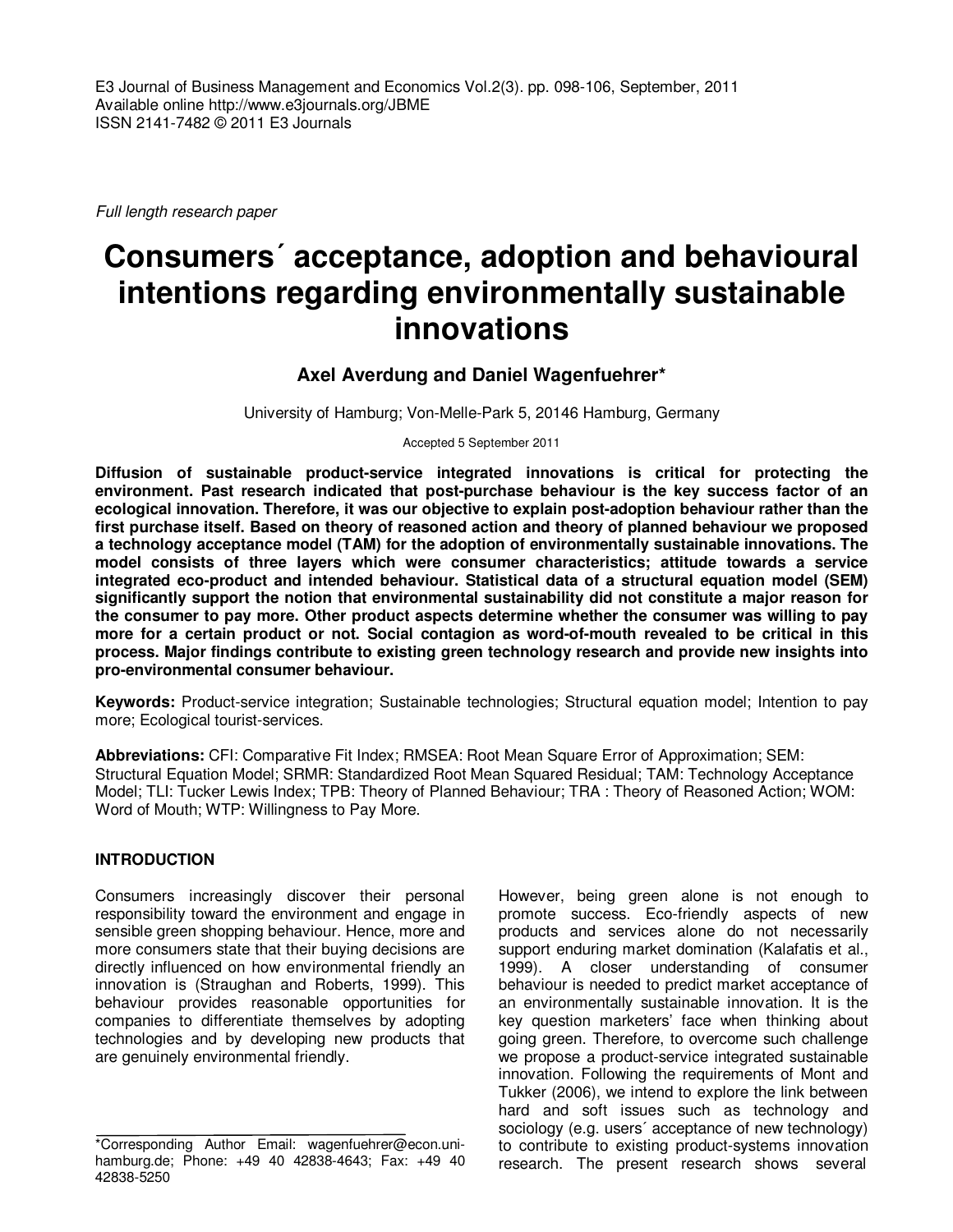reasons, why consumers resist to accept new technologies. Bagozzi and Lee (1999) conceptually developed a process-model to explain this resistance. They distinguished between active and passive resistance as consequence of the initial contact. Based on the work of Rogers (1995) and Nabih et al. (1997), Binsack (2003) developed an empirically tested adoption process model where resistance is a negative evaluation of an innovation as result of a persuasion-phase of a superordinate innovation-decision-process. Within this model positive evaluation could be interpreted as technology acceptance (Nabih et al. 1997). Following this approach we propose resistance and acceptance on the attitude and intention level to be the same construct.

The various decision making procedures are considered heuristics that represent loosely coupled stages of cognitive, emotional, and volitional processes. Therefore our paper focuses on consumer behaviour after the initial trial of environmentally sustainable innovations. By investigating a case, where an eco-friendly product technology is integrated into a pre-existing service we hypothesise that marketing success of green product and service innovations can be operationalized by a revised technology acceptance model (cp. Davis, 1989). Thereby, we explore how attitude variables affect distinct key behaviour intentions that promote the market success of a sustainable integrated service-product. We separate the effects of consumer's perceived usefulness to protect the environment as original eco-attributes and its perceived usefulness to convenience of usage.

#### **Theoretical framework**

In the following section we explain the overall model and underlying origins. Afterwards we derive specific hypotheses to model consumers' acceptance of service integrated eco-technologies.

# **Basic model specification**

To evaluate consumer acceptance, we developed an explanatory model based on a revised Technology Acceptance Model (TAM) originally devised by Davis (1989) with its origins in the Theory of Reasoned Action (TRA) and Theory of Planned Behaviour (TPB) (Ajzen, 1991).

TAM has successfully proven to provide major insights in innovation´s acceptance related consumer behaviour (Mathieson, 1991). Two salient beliefs are considered as important determinants of attitude towards usage: perceived usefulness and perceived ease of use. Perceived usefulness describes how advantageous the consumer believes the usage of the product is. While, the perceived ease of use reflects how much effort the consumer believes the usage will cost (Davis, 1989). While TRA and TPB presume that the salient beliefs change in every situation, TAM is based on the assumption that the relevant beliefs (perceived usefulness and perceived ease of use) remain the same. Furthermore, the TAM does not include the perceived behavioural control and subjective norm as variables (Mathieson, 1991).

For the purpose of this paper we apply a modified TAM to explain the acceptance of environmentally sustainable innovations. The objective of our paper is to explain post-adoption behaviour of environmentally sustainable innovations rather than the initial purchase itself: See Figure 1

#### **Major antecedents of individual attitudes**

Hart and Johnson (1999), state that the only way to maintain a customer is never to betray his trust. In our context this is important because innovative products claiming to be environmentally sustainable can be regarded as distrustful and with scepticism by customers (Shrum et al., 1995; Parasuraman, 2000). The degree of novelty seeking defines the consumer's desire to seek out new experiences (Hirschman, 1980). Such consumers tend to have a positive view on innovative technologies because they find pleasure in experiencing new products and services (Dabholkar and Bagozzi, 2002). This suggests that customers with a high degree of novelty seeking also use new technologies more often than other consumers. Furthermore, novelty seekers expect new technology to be reliable and associate its usage with no or lower risk than nonnovelty seekers (De Matos and Rossi, 2008). The latter will require a longer relationship to generate trust. Consequently, a novelty seeker is expected to build up trust toward green innovations in a fast, easy and positive attitude. Hence, it is hypothesised that:

H1: Novelty seeking positively influences the development of trust towards an environmentally sustainable innovation.

While trust illustrates that the consumer perceives the used technology to be reliable and safe, perceived usefulness addresses the ecological dimension, whether the consumer believes the service integrated eco-technology is capable of sustaining the environment or not. In our model beliefs that are of interest are novelty seeking and ecological attitude. These personal characteristics influence the perception and evaluation of every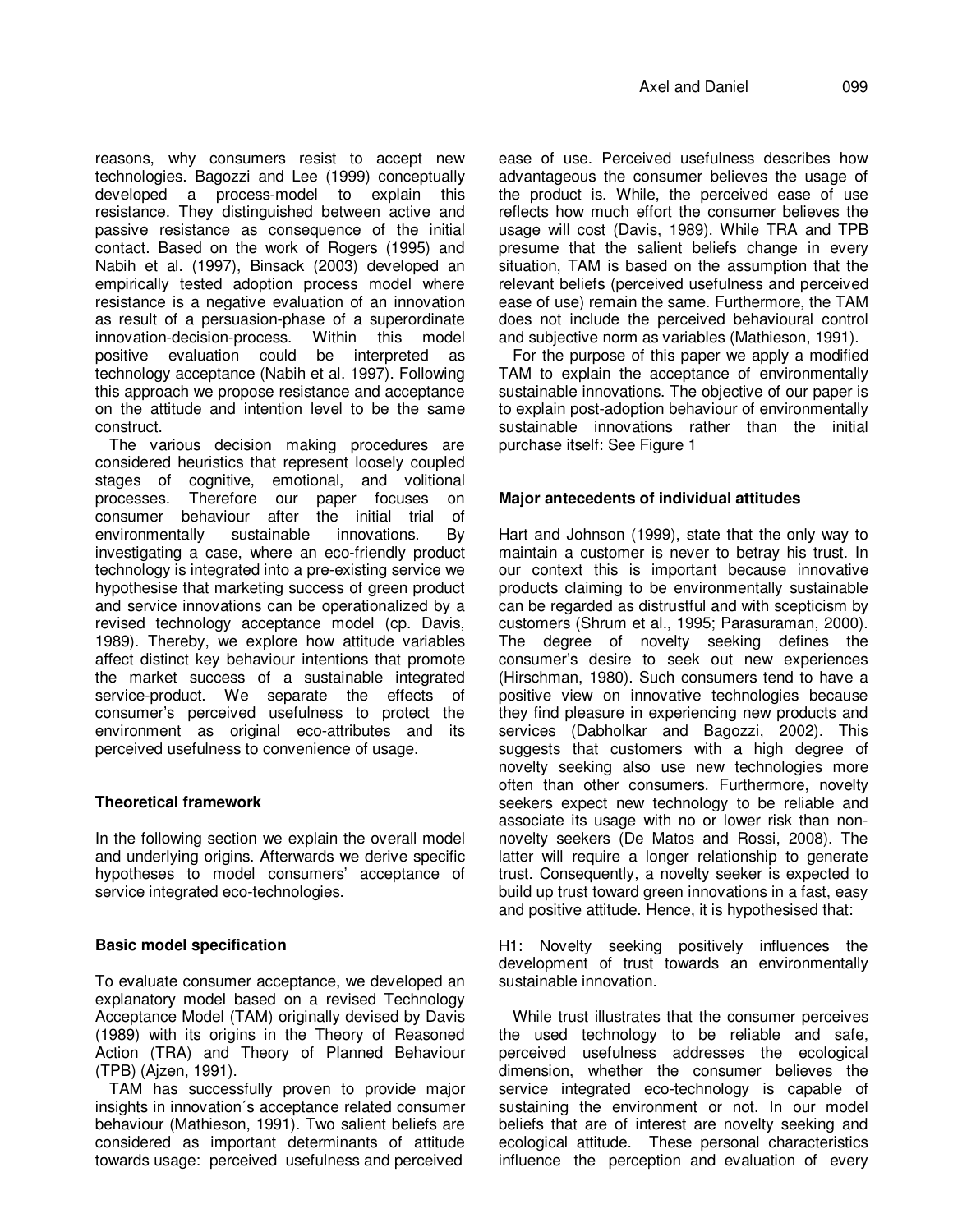

**Figure 1:** Basic model of technology acceptance

product category. The meaning and relative importance of a product attribute has to be measured anew for every product category and person.

Research suggests that environmentally conscious consumers are well educated and would appreciate a service or product that is environmentally sustainable (Bang et al., 2000). Since perceived usefulness is a belief concerning behavioural consequences and ecological attitude is a personal norm, such results strengthen the assumption of a positive relationship between the two constructs. Therefore, it is assumed:

H2: Ecological attitude has a positive effect on how useful an environmentally sustainable innovation is perceived by the consumer.

#### **Antecedents of behavioural intention and WTP**

The belief, perceived comfort of use (like perceived usefulness) reflects how effortless a consumer believes the usage of a technology is (Davis, 1989). Research frequently identifies comfort as a determinant of ecologically conscious behaviour (Kollmuss and Agyeman, 2002): For example McCarty and Shrum (1997) show that perceived inconvenience is the only significant (negative) determinant of recycling behaviour. It also has strong influence on how important recycling is perceived. To sum up from their findings they pronounce changing this perception to be crucial to enhance recycling behaviour. Osterhus (1997), obtained a comparable result specifically for environmentally conscious behaviour. Worries about a decrease in comfort was the most important determinant of behaviour. Bhate and Lawler (1997), showed that the consumption of environmental friendly products strongly depends on how comfortable the purchase process is. Hence, the following hypothesis is plausible:

H3: Perceived comfort of use increases the consumer's willingness to pay more for an environmentally sustainable innovation.

Numerous studies support the notion that customer satisfaction is a strong predictor of loyalty (Cronin et al., 2000; Lam et al. 2004). It is necessary to

distinguish between satisfaction and usefulness. Perceived usefulness stems from a rational evaluation of the product whereas satisfaction is how customers' expectations and desires are met and/or exceeded (Spreng et al., 1996).

Ecological attitude expresses the desire to aid the environment and novelty seeking expresses the desire to try out new things (Roberts, 1995). Consequently, an innovative and environmentally sustainable product will satisfy consumers with high novelty seeking and high ecological attitude which in return will positively affect loyalty (Anderson and Sullivan, 1993).

Environmentally conscious consumers often seek information which enables them to identify environmentally sustainable products (Bloemer et al., 1999). The same information is used to form beliefs about the product which in return influences loyalty (Mellens et al., 1996). An analogous assumption holds for novelty seeking because this character trait actually describes the extent a person searches for new information and products (Hirschman, 1980). A consumer who has a high degree of novelty seeking will acquire further information about the product and thus more likely build up loyalty (Mellens et al., 1996). Therefore, it can be concluded that:

H4a: The loyalty a consumer develops towards an environmentally sustainable innovation is positively affected by his degree of novelty seeking.

H4b: Ecological attitude positively affects building up loyalty towards an environmentally sustainable innovation.

#### **Consequences of initial purchase actions and social contagion (WOM)**

Numerous researches have been conducted in exploring the relationship between loyalty and WOM and it mutually agrees on the importance of WOM for achieving long-lasting marketing success in terms of market dispersion (Dick and Basu, 1994; Westbrook, 1987). According to Westbrook (1987), emotional experiences are the strongest determinants of a consumer's willingness to engage in WOM. Due to the emotional nature of loyalty, it is proposed to have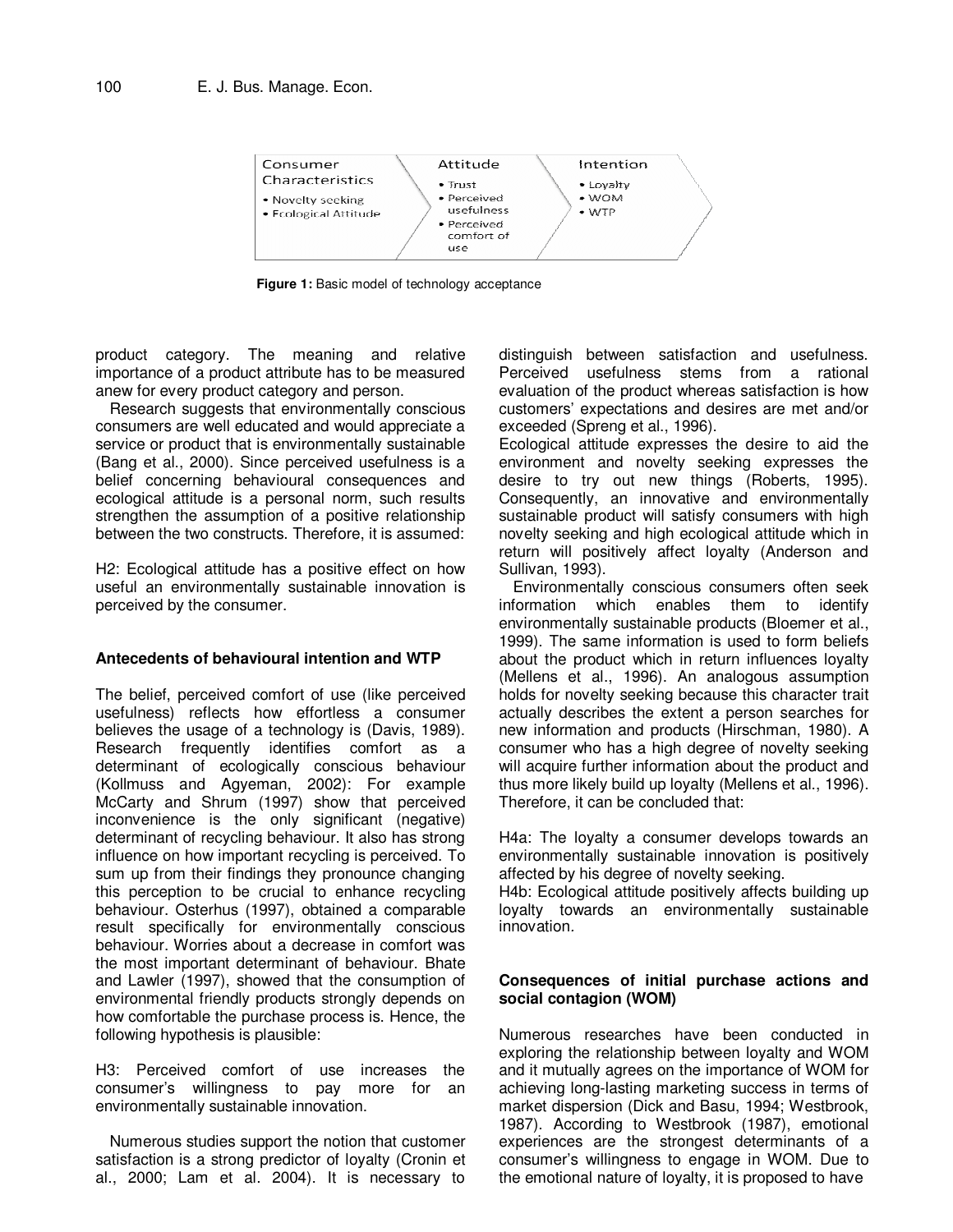an impact on WOM (Dick and Basu, 1994). This is widely accepted and supported in empirical studies (e.g. Gounaris and Stathakopoulos, 2004).

Hence, empirical findings strongly suggest a positive relationship between loyalty and WOM and are further substantiated by the argumentation of Reichheld (2003). According to him, a consumer undertakes a risk when recommending a product to another consumer. If the recommendation leads to disappointment, the consumer stands to damage his reputation. Therefore, the consumer must either have good reason to embark on that risk or believe there is no risk. Hence, we conclude, that:

H5: Loyalty positively affects the amount of WOM a consumer spreads after adopting an environmentally sustainable innovation.

The consequences of trust in consumer marketing have also not received much attention until recently (Sichtmann, 2007; Chen, 2010). It is obvious that the theoretical foundation of trust being a determinant of WOM is very similar to the impact loyalty has on WOM. This could be because trust is considered an antecedent of loyalty which therefore mediates on the effect trust might have on WOM (Chaudhuri and Holbrook, 2001). Recommending a product usually involves taking a risk, because one's reputation might suffer if the expectations arising from this recommendation are not met. This would be a valid reason not to generate WOM. Trust reduces the perceived risk of recommending a product, because the product is expected to perform well (Sichtmann, 2007). Especially with technological innovations such reasoning is plausible. Several studies show trust to be particularly important for the acceptance of environmentally sustainable innovations (Shrum et al., 1995; Parasuraman, 2000). Besides from fear of damaging their reputation, only few people are believed to recommend a technology they do not perceive as safe. Concluding from this line of argument, we hypothesise:

H6: Trust has a direct impact on a consumer's intention to engage in positive WOM.

Davis (1989) pronounces perceived usefulness to be the most important determinant of behavioural intention concerning technology acceptance which is empirically confirmed (e.g. Mathieson, 1991; Gefen et al., 2003). Our model explains the formation of WOM based on perceived usefulness to aid the environment.

Our model regards ecological attitude as the single determinant of usefulness. Consequently, any connection between perceived usefulness and behaviour would reflect the distinctive characteristics

of environmentally conscious consumers. Hence their characteristics should be considered.

Environmentally conscious consumers can be described as well informed consumers and opinion leaders regarding ecological products. Such consumers are also known to be very sceptical about new products (Shrum et al., 1995). Concluding from this it seems coherent that the consumer will evaluate an environmentally sustainable innovation carefully before recommending it. If he deems the innovation useful for protecting the environment, the ecological conscious consumer is expected to be motivated encouraging dispersion of that product. Otherwise he might even advise other consumers against an adoption of the product (Shrum et al., 1995).Therefore it is expected that:

H7: Perceived usefulness serves as a mediator for the effect of ecological attitude on WOM.

Bang et al. (2000), state that concern for the environment (ecological attitude) and beliefs about positive consequences (perceived usefulness) have a significant impact on WTP for renewable energy. Similar results can be found within a wide range of studies (Roe et al. 2001; De Pelsmacker et al., 2005).

Hence, research shows that there are consumers who are willing to pay more if the environment benefits from it. Such consumers feel a deep responsibility to aid the environment and are highly outgoing and communicative (Laroche et al., 2001). This characterisation of consumers committed to environmental protection corresponds with other studies (Roberts, 1995; Shrum et al., 1995). Consumers who are dedicated sufficiently to the green cause to pay a premium seem to be the ones who frequently engage in WOM. Consequently, we hypothesise that only consumers' who are willing to recommend the environmentally sustainable innovation might also be willing to pay more:

H8: The intention to engage in positive WOM serves as single mediator for any personal characteristic or belief a consumer holds towards paying more for an environmentally sustainable innovation.

#### **METHODOLOGY**

In the following section we are introducing the data collection process and the process of analytical multivariate analysis we used to examine the technology acceptance modelling process.

#### **Data collection**

We used a randomized sample of 105 first-time users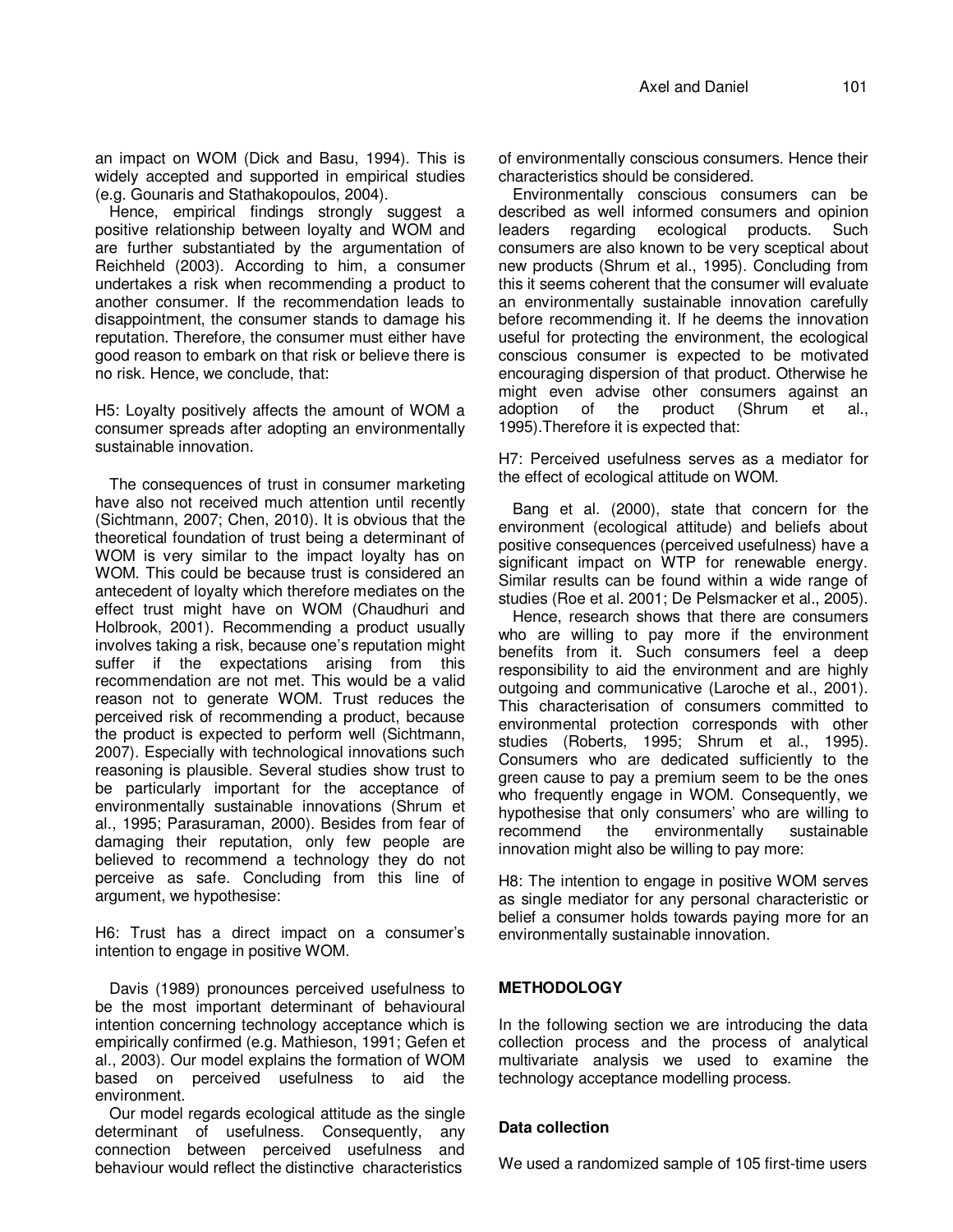of a service-integrated eco-technology fulfilling the minimum requirement for maximum likelihood estimations following e.g. Bollen (1989). They were asked to participate in a survey after their tour with the new fuel cell-operating touristic vessel exclusively operating as an EU-funded innovation project since 2010. Subjects were instructed to evaluate the concept of the fuel-cell vessel as an innovative solution for touristic services. Initially the clients were asked to answer the following demographic questions: gender, age, people in household, education as well as income. We derived descriptive statistics of these variables. Demographic variables were grouped and were proved regarding major biases. The age distribution of the respondents shows the following balanced structure: age: 18-24 years = 12.6 %; 25-34 years = 36.9 %; 35-64 years = 38.8 %; from 64 years = 7.8%, n.a.: 3.9 %, income structures as well as gender distribution were nearly equally distributed (stratified sampling procedure).

#### **Measurements**

Our measurement items were adopted from prior developed and tested research. In some cases items were modified to fit the product-service context of our study. The final items for each construct are summarized as follows.

#### **Exogenous independent variables**

Novelty seeking is a construct to unveil consumer attitude toward new products and brands. It is measured by a three-item likert scale from Manning et al. (1986). Ecological attitude is the tendency a consumer has to engage in ecologically conscious behaviour. Ecological consumer behaviour could be conceptualised into ecological knowledge, attitude and behaviour. We use a scale adopted from Roberts (1995), in which we combine several facets of ecological attitude. The perceived comfort of use has shown to be particularly central in the adoption of environmentally sustainable behaviour. Comfort of use is measured by a three-item scale and involves items regarding the mentioning of different aspects regarding the comfort of a new product (Davis 1989). Items were selected due to the relevance in the context of product-service integration in the transportation market.

#### **Mediating variables**

Several studies were revealed to generate valuable items regarding the case of service integrated ecotechnology. Loyalty and trust items were adopted from McMullan (2005). Loyalty is a sincerely held commitment to a product or brand which results in constant repurchase of this particular product or brand. Trust is the confidence one has in the reliability and integrity of his exchange partner. Perceived usefulness is directed at sustaining the environment. Usefulness items were developed based on the original article from Davis (1989).

# **Dependent variables**

Word of mouth is informal communication which is directed at other consumers and consists of information about the characteristics of a product. The impact on willingness to pay more also seems to be an important question to address, since this knowledge is imperative for pricing a product. Dependent variables were operationalized by established scales from consumer research literature. Word-of-mouth intention is a four-item likert scale adopted from Price and Arnould (1999). Intention to pay more is also a likert-scale from Stones et al. (1995). The used items comprise the customer's willingness to pay more for value-added services. The items were adjusted regarding the case of service integrated eco-technology shipping experience.

# **RESULTS**

The following section examines the validity of used constructs and presents the results of structural equation modelling.

Beginning with an exploratory factor analysis for all our items, we used the principal component method to extract the relevant constructs for our model. The extracted constructs and their corresponding items are shown in the appendix. Internal consistency and factor loadings were proved in this step. The results are also shown in the appendix. Summing up, values ranged from good (construct 'Intention to pay more') with cronbachs' alpha of 0.929 to acceptable (for the construct "Eco attitude" (alpha: 0.696)) (Nunnally and Bernstein, 1994). Only the construct novelty seeking did not really fit the criteria of first order (0.457). We then conducted a confirmatory factor analysis (CFA) on the eight constructs, with each indicator (item) specified to load on its hypothesized latent factor. We built the measurement model based on our derived hypotheses and the revealed correlations between the exploratory factor analysis. We yielded a chisquare of 321.9 at 263 degrees of freedom (Chi²/DF=1.224) and a Comparative Fit Index (CFI) of 0.954. Following Hu and Bentler (1998), this value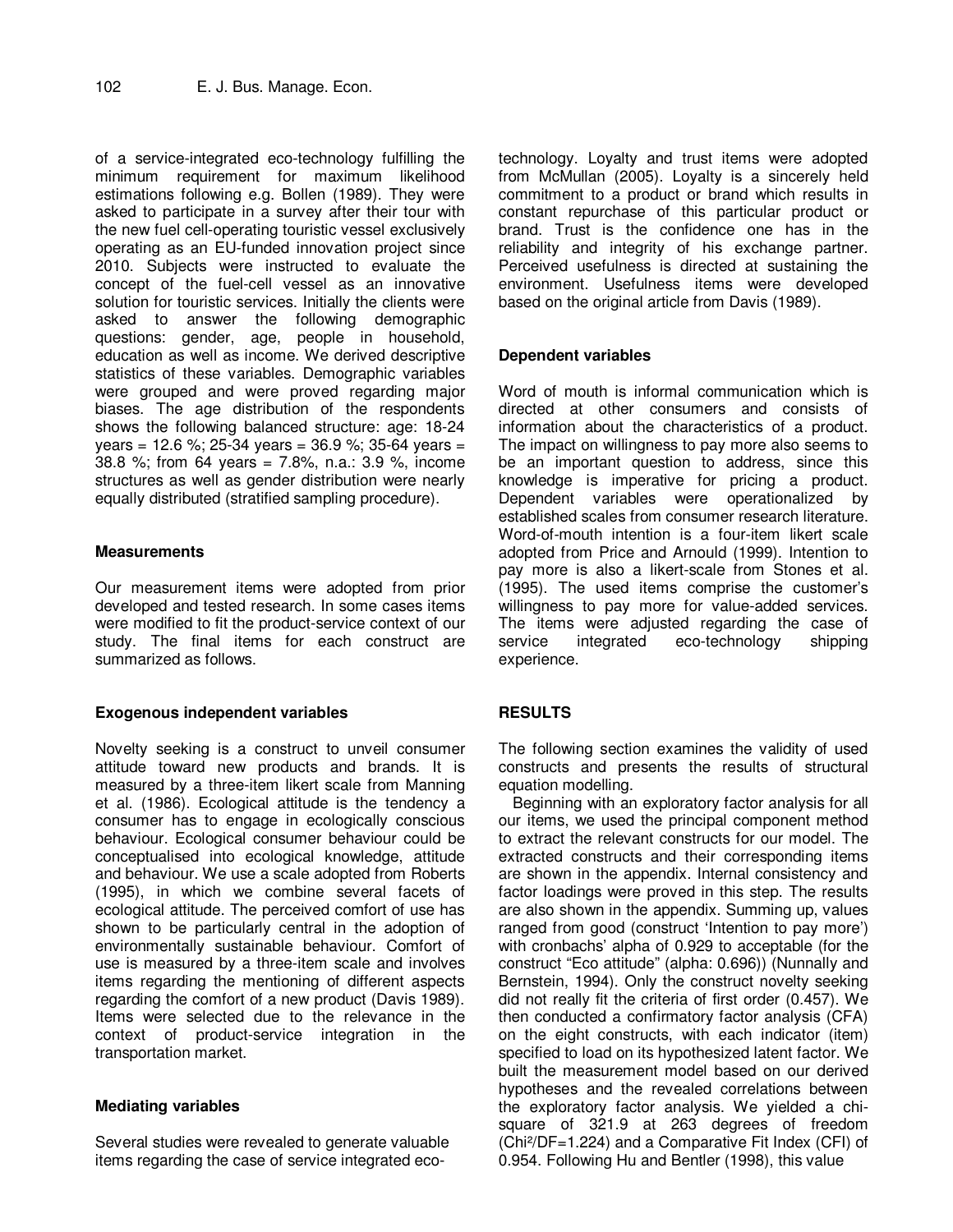

**Figure 2:** Standardized path coefficients of structural equation modelling

showed for an acceptable comparative fit of the model. The Root Mean Square Error of Approximation (RMSEA  $= 0.047$ ) had a good value according to Browne and Cudeck (1993). The SRMR had a value of 0.0926 and could also be accepted as a good value (Hu and Bentler, 1998). The Tucker Lewis Index (TLI) was on an acceptable level (0.947) according to Hu and Bentler (1998) who report a value of greater than 0.95 as a good value, see Figure 2.

Results reflected the basic assumptions made in theoretical framework section. Our focal dependent variable was the intention to pay more for the product-service integration in the sustainable marketplace. The key variables to influence the customer's willingness to pay were comfort of use (0.27\*, H3 √) as well as word-of-mouth intention (0.35\*\*\*, H8 √). The higher the perceived usefulness of the service-product was, the higher was the wordof mouth intention (0.42\*\*, H7  $\sqrt{ }$ ). This implicated that the higher perceived usefulness was, the higher was loyalty toward the service integrated eco-technology (0.53\*\*\*, additional finding). Hence, loyalty constituted a mediating variable from usefulness toward word-of mouth intention (0.22\*, H5√). Trust into the technology emphasized a key variable to promote the product-service via word-of-mouth  $(0.35***, H6 \sqrt{)}$ . The higher the level of these variables was, the more likely it was, that the customer will turn into a net promoter of the sustainable technology product-service integration.

Comfort of use of the examined product service integration constituted both a direct and an indirect impact construct to boost intention to pay more. Indirectly there was a low but significant impact onto the loyalty of the product-service integration (0.17\*, additional finding). Furthermore, ecological attitude constituted the key independent variable to explain trust, perceived usefulness and loyalty toward the service integrated eco-technology. Ecological attitude showed the major impact toward the construct of perceived usefulness (0.46\*\*\*, H2  $\sqrt{ }$ ). This was not astonishing because the construct reflected the perceived usefulness of the technology in a broad context of appliance. The impact of ecological attitude on loyalty (0.29\*\*, H4b $\sqrt{}$ ) and trust (0.23\*, additional finding) toward the service-product was slightly lower but still valuable. Hence, ecological attitude might have served as a key determinant variable to arrange strategic and operative marketing activities to promote product-service adaption in the field of sustainable tourist-service offerings. Finally, novelty seeking served as key construct to explain trust toward the technology of the service integrated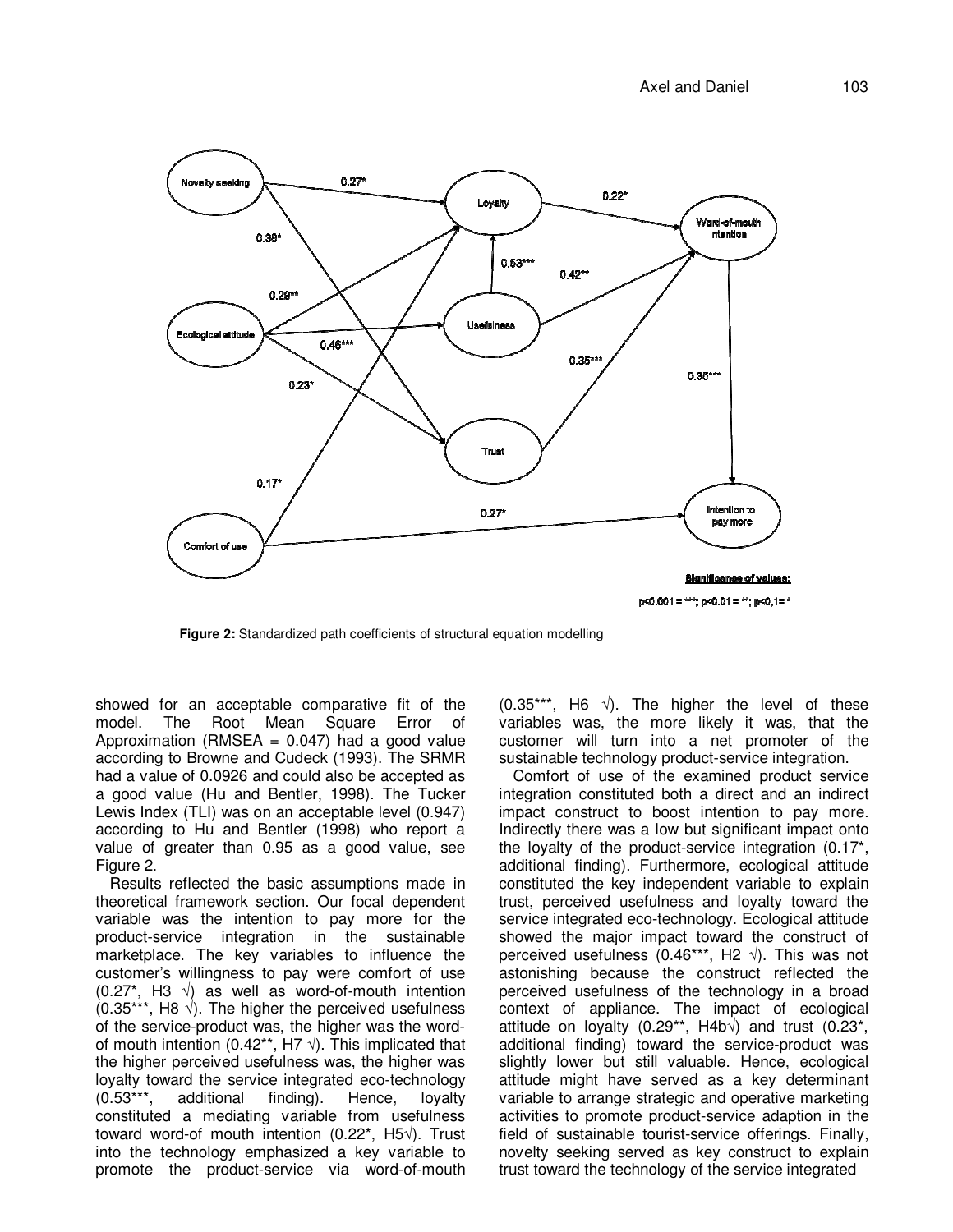| <b>Hypothesis</b> | Path                   |                   | Stand. Coeff. | <b>Accepted</b> |
|-------------------|------------------------|-------------------|---------------|-----------------|
|                   | <b>From</b>            | To                |               |                 |
| $H_1$             | <b>Novelty Seeking</b> | Trust             | $.38*$        | yes             |
| H <sub>2</sub>    | Eco Attitude           | <b>Usefulness</b> | $.46***$      | yes             |
| $H_3$             | Comfort of Use         | <b>WTP</b>        | $.27*$        | yes             |
| $H_{4a}$          | <b>Novelty Seeking</b> | Loyalty           | $.27*$        | yes             |
| $H_{4b}$          | Eco Attitude           | Loyalty           | $.29**$       | yes             |
| $H_5$             | Loyalty                | <b>WOM</b>        | $.22*$        | yes             |
| $H_6$             | Trust                  | <b>WOM</b>        | $.35***$      | yes             |
| H <sub>7</sub>    | Usefulness             | <b>WOM</b>        | $.42**$       | yes             |
| $H_8$             | <b>WOM</b>             | <b>WTP</b>        | $.35***$      | Yes             |
| n.a.              | Usefulness             | Loyalty           | $.53***$      |                 |
| n.a.              | Comfort of Use         | Loyalty           | $.17*$        |                 |
| n.a.              | Eco Attitude           | Trust             | $.23*$        |                 |
|                   |                        |                   |               |                 |

**Table 1:** Prove of hypothesis

eco-technology (0.38\*, H1  $\sqrt{ }$ ). Novelty seekers were open-minded toward any kind of new technology and product-service innovation. Nevertheless, trust in the field of hydrogen operated technologies was a key determinant to enhance adaption of this technology because of the perceived aligned risks of the hydrogen technology. In addition, novelty seeking enhanced the probability of being loyal toward the product-service bundle (0.27\*, H4a √).

Overall our derived hypothesises could be verified. Moreover we found some additional effects that were not supposed: The effect of usefulness on loyalty is a mediating effect uncovered trough analytical procedures (nested model comparison). This effect is valuable (.53\*) and shows that addressing the usefulness of the new concept is a key success factor for technology acceptance. The effect of ecological attitude on trust is non-intuitive and was not investigated in literature yet. We suggest further research on this relationship. Last, the effect of comfort of use on loyalty is beneath the cut-off value of .20 guaranteeing reasonable path interpretations (Weiber and Mühlhaus 2009), therefore we do not further examine this effect, see Table 1

#### **DISCUSSION AND IMPLICATIONS**

#### **Discussion**

Results show that our revised technology acceptance model could uncover the general acceptance structure of sustainable product and service innovations. In the examined case of sustainable product-service integration in the hydrogen market we figured out that willingness to pay more for sustainable service offerings is dependent on word-of mouth intention as well as comfort of use. These effects are universal and reflect three general findings regarding adoption of sustainable product and service innovations:

- Service-products integration offerings in the field of sustainable technologies need to fulfil special needs of the customers. This is essential as these technologies are naturally interconnected with higher prices.
- Service-products offerings need to address indirectly consumer needs based on their personal characteristics. In our case we found that ecological attitude serves as a key characteristic to address trust, perceived usefulness and loyalty of the product-service bundle. Word-of-mouth intention constitutes the key construct to uncover customers willingness to pay more for these eco-friendly product-service offering.
- We outlined the effect that comfort of use interconnected with perceived usefulness is of major importance for long-lasting marketing success.

We have not examined consumer's choice to uncover utility-requirements regarding the concrete product-service characteristics. Probably a conjoint analysis may help to identify relevant product and service aspects in generating a target group specific sustainable solution in the future. Possible outcomes regarding cluster analysis based on conjoint data could be integrated in the technology acceptance model. Results may unveil key determinants of ecological product and service innovation. This is relevant to gain more word-of mouth (net promoter) and higher intention to pay more for sustainable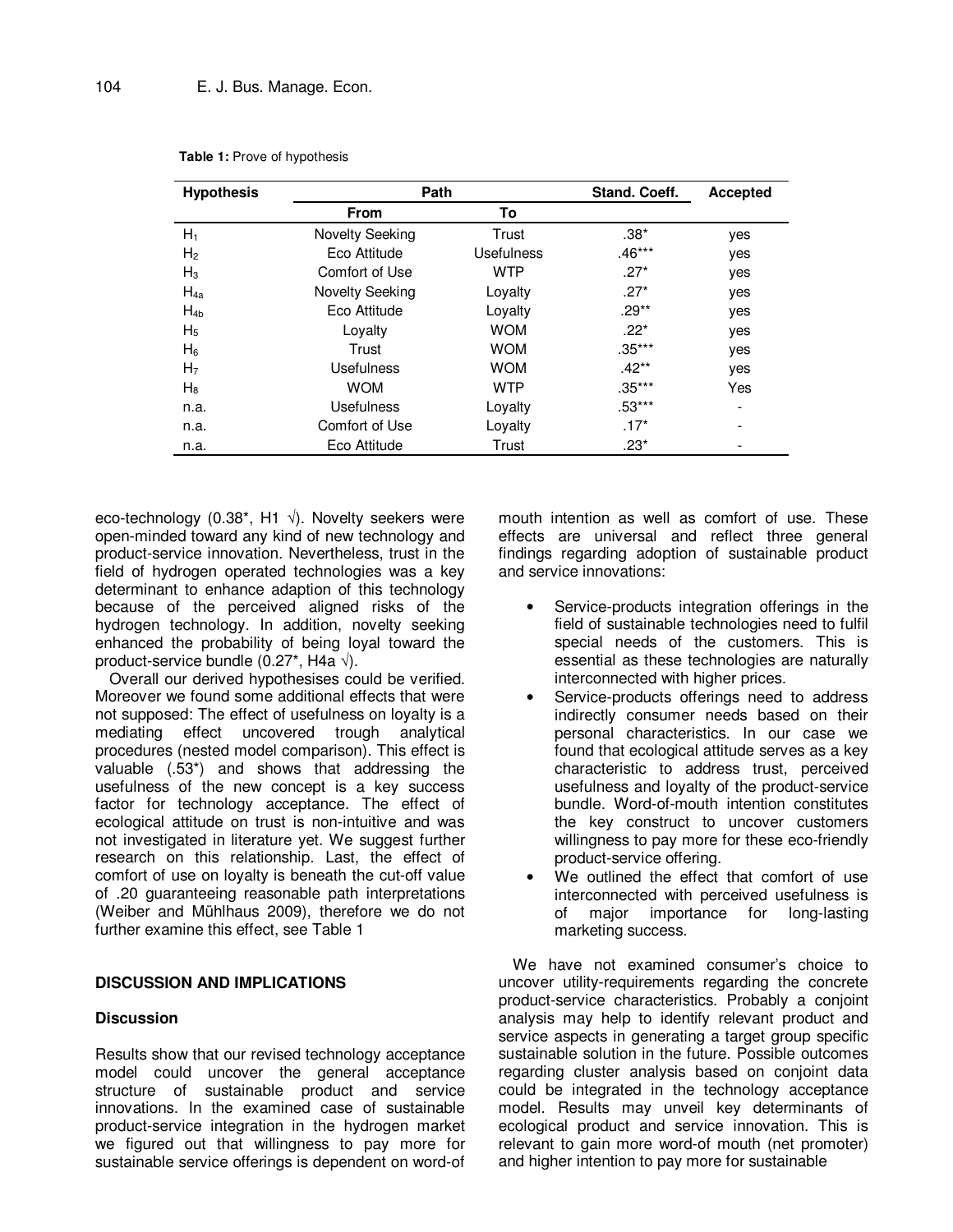product usage and ecological product-service.

#### **Implications**

Our results show that technology acceptance modelling is a valuable methodological approach to gain insights into consumer behaviour of sustainable technologies in the product-service offering. Major implications regarding future scientific research might be adapted to our technology acceptance model in a wider range of sustainable product solutions and service innovations.

Results are of practical relevance for product and service companies operating in the field of sustainable technologies. The intention to pay more is directly influenced by the comfort of use. Novelty seeking and ecological attitude directly affect loyalty, usefulness and trust, which serve as mediating variables towards the dependent variable word of mouth. Finally, word of mouth acts as a key success factor for the dissemination and communication of marketing strategy.

We hope that our findings might be valuable to gain an extended view toward the adoption and diffusion of sustainable product and service innovations. Several studies have shown the relevance of structured roll-out cycles to launch (sustainable) service-products in the marketplace. From our point of view there might be helpful numerous structural efforts: (a) Cluster initiatives, (b) research grants for sustainable energy production and (c) strategic joint ventures from energy suppliers and service vendors.

Finally, our results lead us to the research implications that the dissemination of service integrated eco-products should be defined as structured roll-out cycle. This roll-out cycle consist of three parts to be integrated: adaptor-, company- and product related factors. The basic idea is to address several factors which are related to the adoption of new products (Rogers, 1995). In our study, we only focused on adaptor-related factors and on technology adoption modelling. A second step analysing the market structure and consumer profiling should serve as a basis for all company and product related activities. Following such a holistic concept screen, product related activities like green services initiatives could be conceptualised properly. At the end there might be a valuable service-product integrated ecoinnovation with high market potential. Hence, our proposed lifecycle should serve as a structure for all roll-out strategies.

#### **References**

- Anderson EW, Sullivan MW (1993). The Antecedents and Consequences of consumer satisfaction for firms. Marketing Sci. 12(2): 124-142.
- Bagozzi RP, Lee K (1999). Consumer Resistance to, and Acceptance of, Innovations, Adv. Consume. Res. 26: 218-225.
- Bang H, Ellinger AE, Hadjimarcou J, Traichal P (2000). Consumer Concern, Knowledge, Belief, and Attitude toward Renewable Energy: An Application of the Reasoned Action Theory. Psychol. Marketing 17(6): 449-468.
- Bhate S, Lawler K (1997). The Environmentally friendly products: factors that influence their adoption. Technovation, 17(8): 457- 465.
- Binsack M (2003). Akzeptanz neuer Produkte. Vorwissen als Determinante des Innovationserfolgs, Wiesbaden 2003, Gabler.
- Bloemer J, De Ruyte K, Wetzels M (1999). Linking perceived service quality and service loyalty: a multi-dimensional perspective. Eur. J. Marketing, 33(11/12): 1082–1106.
- Bollen KA (1989). Structural Equations with Latent Variables. Wiley.
- Browne MW, Cudeck R (1992). Alternative Ways of Assessing Model Fit. Sociol. Methods Res., 21(2): 230-258.
- Chaudhuri A, Holbrook MB (2001). The chain of effects from brand trust and brand affect to brand performance: The role of brand loyalty. J. Marketing, 65(2): 81-93.
- Chen Y (2010). The Drivers of Green Brand Equity: Green Brand Image, Green Satisfaction, and Green Trust. J. Bus. Ethics, 93(2): 307-319.
- Cronin J, Brady MK, Hult GT (2000). Assessing the Effects of Quality, Value, and Customer Satisfaction on Consumer Behavioral Intentions in Service Environments. J. Retailing, 76(2): 193-218.
- Dabholkar PA, Bagozzi RP (2002). An attitudinal model of technology-based self-service: Moderating effects of consumer traits and situational factors. J. Acad. Marketing Sci., 30 (3): 184-201.
- Davis FD (1989). Perceived Usefulness, Perceived Ease of Use, and User Acceptance of Information Technology. MIS Quarterly, 13 (3): 319-340.
- De Matos CA, Rossi CAV (2008). Word-of-mouth communications in marketing: a meta-analytic review of the antecedents and moderators. J. Acad. Marketing Sci., 36 (4): 578-596.
- De Pelsmacker P, Driesen L, Rayp G (2005). Do Consumers Care about Ethics? Willingness to Pay for Fair-Trade Coffee. J. Consum. Affairs, 39 (2): 363-385.
- Dick AS, Basu K (1994). Customer Loyalty: Toward an Integrated Conceptual Framework. J. Acad. Marketing Sci., 22 (2): 99-113.
- Gefen D, Karahanna E, Straub DW (2003).Trust and TAM in online shopping: An integrated model. MIS Quarterly, 27(1): 51-90.
- Gounaris S, Stathakopoulos V (2004). Antecedents and consequences of brand loyalty: an empirical study. J. Brand Manage., 11(4): 283-306.
- Hart CW, Johnson MD (1999). Growing the trust relationship. Marketing Manage., 8(1): 8-19.
- Hirschman EC (1980). Innovativeness, Novelty Seeking, and Consumer Creativity. The J. Consum. Res., 7(3): 283-295.
- Hu L, Bentler PM (1998). Fit Indices in Covariance Structure Modeling: Sensitivity to Underparameterized Model Misspecification. Psychol. Methods, 3(4): 424-453.
- Kalafatis SP, Pollard M, East R, Tsogas MH (1999). Green marketing and Ajzen's theory of planned behaviour: a crossmarket examination. J. Consum. Marketing, 16(5): 441-460.
- Kollmuss A, Agyeman J (2002). Mind the Gap: why do people act environmentally and what are the barriers to pro-environmental behavior?. Environ. Educ. Res., 8(3): 239-260.
- Lam SY, Shankar V, Krishna EM, Murthy B (2004). Customer value, satisfaction, loyalty, and switching costs: an illustration from a business-to-business service context. J. Acad. Marketing Sci., 32(3): 293–311.
- Laroche M, Bergeron J, Barbaro-Forleo G (2001). Targeting consumers who are willing to pay more for environmentally friendly products. J. Consum. Marketing, 18(6): 503-520.